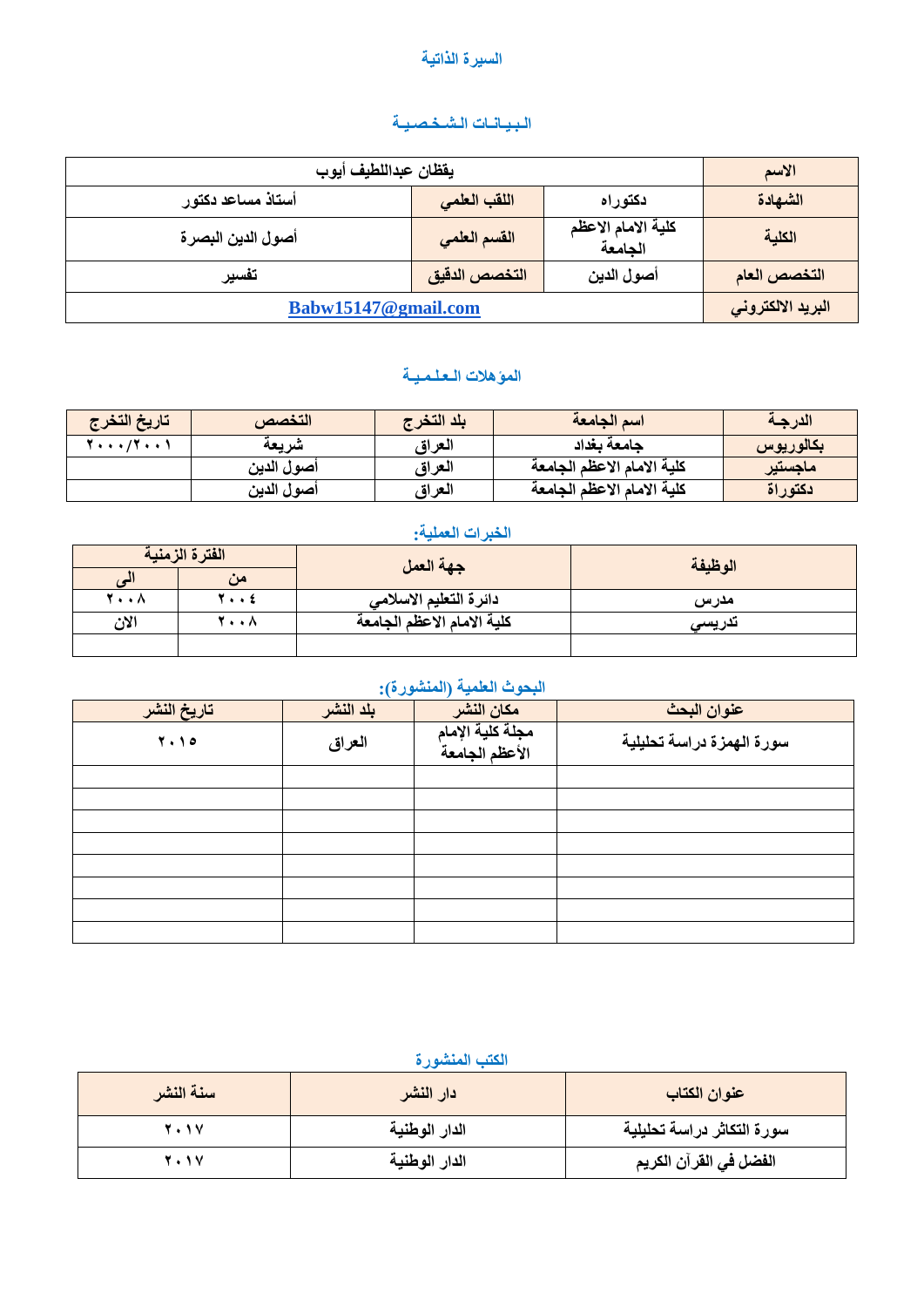|                               | المعرزات (المواتر) الدرامية التي تمت بتدريمية. |
|-------------------------------|------------------------------------------------|
| مكان التدريس                  | اسم المقرر (المادة)                            |
| كلية الامام الاعظم الجامعة    | التفسير                                        |
| كلية الامام الاعظم الجامعة    | الفرق الإسلامية                                |
| كلية الامام الاعظم الجامعة    | العقيدة الإسلامية                              |
| كلية الامام الاعظم الجامعة    | التجويد وحفظ القرآن                            |
| كلية التربية للعلوم الإنسانية | التجويد وحفظ القرآن                            |
| كلية الامام الاعظم الجامعة    | مشاهدة                                         |
|                               |                                                |
|                               |                                                |
|                               |                                                |
|                               |                                                |
|                               |                                                |
|                               |                                                |
|                               |                                                |
|                               |                                                |

## **انًمشساخ )انًىاد( انذساصيح انري لًد ترذسيضها:**

# **C.V**

# **Personal Information**

| <b>Yaghdan Abdul Latif Ayoub</b>                             |                                        |                                           | <b>Name</b>        |
|--------------------------------------------------------------|----------------------------------------|-------------------------------------------|--------------------|
| <b>Assistant Professor</b>                                   | <b>Scientific</b><br><b>Title</b>      | <b>PhD</b>                                | <b>Certificate</b> |
| <b>Religion basics department - Basrah</b>                   | <b>Scientific</b><br><b>Department</b> | Imam A'adhum<br><b>University college</b> | <b>College</b>     |
| <b>Religion basics</b><br><b>Explanation</b><br><b>Minor</b> |                                        |                                           | <b>Major</b>       |
| Babw15147@gmail.com                                          |                                        |                                           | <b>Email</b>       |

# **Educational Qualifications**

| <b>Graduation</b><br><b>Date</b> | <b>Specialization</b>  | <b>Graduation</b><br><b>Country</b> | <b>University Name</b>                    | <b>Degree</b>    |
|----------------------------------|------------------------|-------------------------------------|-------------------------------------------|------------------|
| 2000/2001                        | Islamic religious law  | Iraq                                | <b>Baghdad University</b>                 | <b>Bachelor</b>  |
|                                  | <b>Religion basics</b> | Iraq                                | Imam A'adhum<br><b>University college</b> | <b>Master</b>    |
|                                  | <b>Religion basics</b> | Iraq                                | Imam A'adhum<br><b>University college</b> | <b>Doctorate</b> |